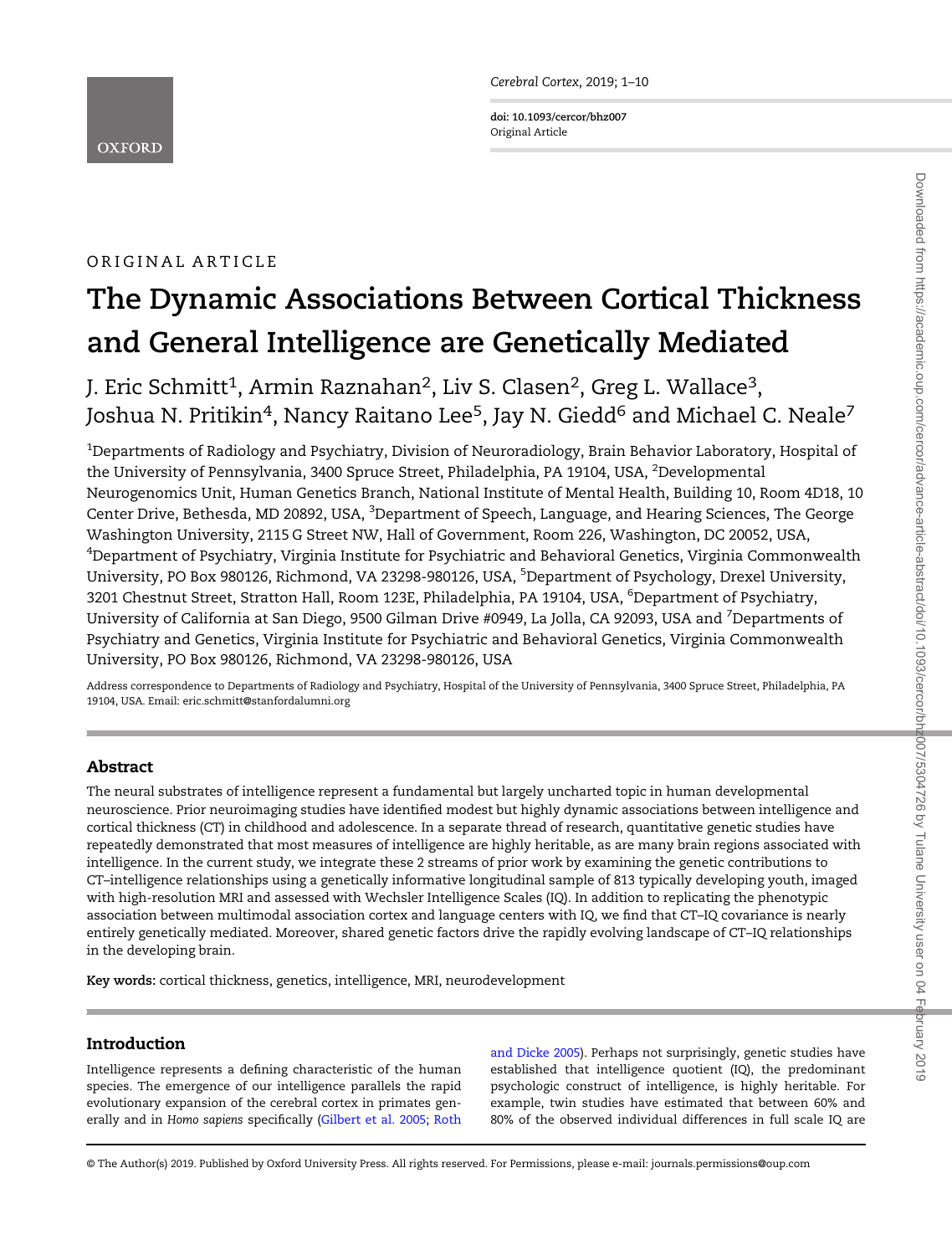attributable to additive genetic factors (i.e.,  $a^2$  of 0.60–0.80). Metrics of intelligence thus rank among the most heritable of all cognitive measures [\(Posthuma et al. 2002;](#page-8-0) [Deary et al. 2006;](#page-7-0) [Polderman et al. 2015](#page-8-0)). Although IQ itself is a relatively stable measure over the lifespan, there is evidence that the influence of genetic factors on intelligence may change over time, particularly from infancy to childhood [\(Bartels et al. 2000](#page-7-0); [Deary et al.](#page-7-0) [2006\)](#page-7-0).

The advent of neuroimaging has enabled the search for the neural substrates of human intelligence in vivo. Initial studies using magnetic resonance imaging (MRI) reported modest correlations between brain volumes and intelligence [\(Andreasen](#page-7-0) [et al. 1993](#page-7-0); [Reiss et al. 1996;](#page-8-0) [Gur et al. 1999\)](#page-7-0). A subsequent meta-analysis ( $N = 1530$ ) estimated that the correlation between total brain volume and IQ is 0.33, or approximately 11% of the total phenotypic covariation [\(Mcdaniel 2005\)](#page-8-0). Although small, the association between intelligence and brain volumes appears almost entirely under genetic control [\(Posthuma et al. 2002;](#page-8-0) [Koenis et al. 2017\)](#page-8-0).

More recent neuroimaging studies have investigated the neural correlates of human intelligence with increased regional specificity. For example, voxel-level analyses of gray matter have found that IQ correlates with gray matter density in the dorsolateral prefrontal cortex, anterior prefrontal cortex, orbitofrontal cortex, precuneus, cingulate, and the lateral temporal lobes [\(Frangou et al. 2004;](#page-7-0) [Haier et al. 2004](#page-7-0)). When considered together, the preponderance of structural and functional neuroimaging data suggests that general intelligence is most associated with a frontoparietal network involving language centers, association cortex, and frontopolar cortex [\(Jung and Haier 2007;](#page-8-0) [Gläscher et al. 2010](#page-7-0); [Basten et al. 2015\)](#page-7-0). Brain structure in these regions also is among the most heritable in both children [\(Lenroot et al. 2009](#page-8-0)) and adults ([Thompson et al. 2001](#page-9-0); [Rimol](#page-8-0) [et al. 2010](#page-8-0)).

Intelligence is a trait that has remarkable stability over the lifespan, with IQ in early childhood highly predictive of IQ measured in the eighth decade of life [\(Deary et al. 2004\)](#page-7-0). Nevertheless, there is converging evidence that the associations between brain morphology and intelligence are influenced by neurodevelopmental changes. In children, the prefrontal cortex and anterior cingulate cortex are most associated with intelligence ([Reiss et al. 1996](#page-8-0); [Wilke et al. 2003](#page-9-0)), while in adolescence there is an emergence of novel associations with the orbitofrontal and middle frontal cortices ([Frangou](#page-7-0) [et al. 2004\)](#page-7-0). In a longitudinal study of 307 children and adolescents, [Shaw et al. \(2006\)](#page-9-0) found that the correlations between IQ and cortical thickness (CT) were highly dynamic, with phenotypic correlations peaking during middle childhood. Moreover, the trajectory of CT was more closely related to intelligence in

youth than were static measures of CT, with the dorsolateral and superior frontal cortices having the strongest associations. There is evidence that intelligence and measures of cortical thickness change are influenced by common genes ([Brans et al.](#page-7-0) [2010\)](#page-7-0).

The extant literature suggests that genetics, neuroanatomic specificity, and age are all critical to understanding the neural substrates of intelligence. In the current study, we report results from analyses examining these factors simultaneously via multivariate latent growth structural equation models in a large, genetically informative neuroimaging dataset.

## Materials and Methods

## Subjects

A total of 813 typically developing children, adolescents and young adults from 410 families were recruited by the Child Psychiatry Branch of the National Institute of Mental Health (NIMH). The sample included pediatric, adolescent, and young adult monozygotic twins (MZ,  $N = 252$ ), dizygotic twins (DZ,  $N =$ 133), siblings of twins ( $N = 110$ ), and singleton ( $N = 318$ ) family members (summarized in Table 1). Details of this sample have been described elsewhere ([Schmitt et al. 2014b](#page-9-0)). Parents of prospective participants were interviewed by phone and asked to report their child's developmental, educational, and health history. Subjects were excluded if they had been diagnosed with a psychiatric disorder, taken psychiatric medications, had experienced brain trauma, or had any condition known to affect gross brain development. Inclusion criteria were a minimum gestational age of 29 weeks and a minimum birth weight of 1500 g. Approximately 80% of families responding to the ads met inclusion criteria.

For each subject, age-appropriate versions of a Wechsler Intelligence scale were administered. Full scale IQ data were available for 794 (98%) of the participants. In total, 712 subjects (88%) were administered the Abbreviated Intelligence Scale (WASI), 52 (6%) were administered the Intelligence Scale for Children-Revised (WISC-R), and the remaining 6% of subjects undergoing either a version of the Preschool and Primary Scale of Intelligence (WPPSI) or the Adult Intelligence Scale (WAIS).

For twin subjects, zygosity was determined by DNA analysis of buccal cheek swabs (BRT Laboratories and Proactive Genetics) using 9–21 unlinked short tandem repeat loci for a minimum certainty of 99%. We obtained verbal or written assent from the child and written consent from the parents (or adult participants) for their participation in the study. The Combined Neurosciences Institutional Review Board (CNS-IRB) at the National Institutes of Health approved the protocol.

|  | Table 1 Demographic characteristics of the sample |  |
|--|---------------------------------------------------|--|
|  |                                                   |  |

|                                          | MZ           | DZ           | Siblings of twins | Singletons   | Total       |
|------------------------------------------|--------------|--------------|-------------------|--------------|-------------|
| Sample size                              | 252          | 133          | 110               | 318          | 813         |
| Mean age at first scan (years $\mp SD$ ) | 11.3(3.8)    | 9.6(3.5)     | 12.0(4.4)         | 11.7(5.1)    | 11.3(4.4)   |
| Mean scan interval (years $\mp SD$ )     | 2.4(0.66)    | 2.4(0.67)    | 2.3(0.86)         | 2.3(0.85)    | 2.4(1.1)    |
| Gender                                   | 117 F (46%)  | 62 F (47%)   | 61 F (55%)        | 143 F (45%)  | 383 F (47%) |
|                                          | 135 M (54%)  | 71 M (53%)   | 49 M (45%)        | 175 M (55%)  | 430 M (53%) |
| SES (Hollingshead index)                 | 44.2 (18.6)  | 43.0(15.1)   | 43.0 (17.9)       | 40.5(20.4)   | 42.6 (18.7) |
| Handedness                               | 218 R (87%)  | 108 R (81%)  | 88 R (82%)        | 284 R (89%)  | 698 R (87%) |
|                                          | 16 M (6%)    | 15 M (11%)   | 7 M (7%)          | 18 M (6%)    | 56 M (7%)   |
|                                          | 14 L (5%)    | 10 L (8%)    | 12 L (11%)        | 14 L (5%)    | 50 L (6%)   |
| FSIQ                                     | 110.3 (12.1) | 110.7 (11.5) | 113.4 (13.4)      | 115.4 (12.9) | 112.7(12.7) |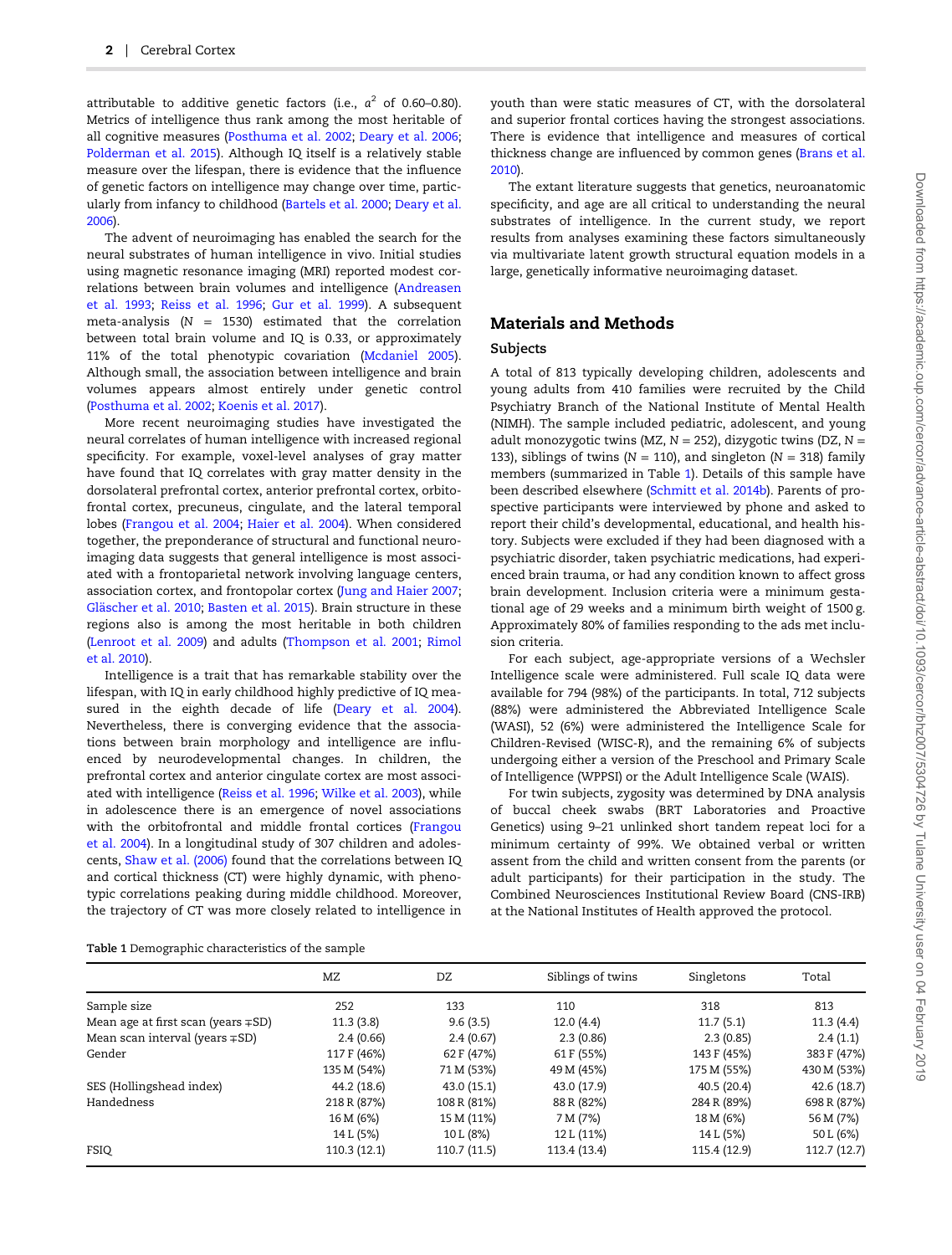#### MRI Acquisition

All MRI images were acquired on the same General Electric 1.5 T Signa Scanner located at the National Institutes of Health Clinical Center in Bethesda, Maryland. A 3-D spoiled gradient recalled echo sequence in the steady state sequence was used to acquire 124 contiguous 1.5-mm thick slices in the axial plane (TE/TR =  $5/24$  ms; flip angle =  $45^{\circ}$ , matrix =  $256 \times 192$ , NEX = 1, FOV = 24 cm, acquisition time 9.9 min). A Fast Spin Echo/Proton Density weighted imaging sequence was also acquired for clinical evaluation. A total of 1748 MRI datasets were used in the current study (Fig. 1). Up to 8 MRI scans were performed per individual, with sibships containing up to 5 members. The mean interval between scans was 2.4 years.

#### Image Analysis

All MR images were imported into the CIVET pipeline for automated structural image processing (Ad-Dab'[bagh et al. 2006\)](#page-7-0). Briefly, the native MRI scans were registered into standardized stereotaxic space using a linear transformation ([Collins et al.](#page-7-0) [1994\)](#page-7-0) and corrected for nonuniformity ([Sled et al. 1998\)](#page-9-0). The registered and corrected volumes were segmented into white matter, gray matter, cerebrospinal fluid, and background using a neural net classifier ([Zijdenbos et al. 2002\)](#page-9-0). The gray and white matter surfaces were fitted using deformable surfacemesh models and nonlinearly aligned toward a template surface [\(MacDonald et al. 2000;](#page-8-0) [Robbins et al. 2004;](#page-8-0) [Kim et al. 2005\)](#page-8-0). The gray and white matter surfaces were resampled into native space. Cortical thickness was measured in native-space using the linked distance between the white and pial surfaces [\(MacDonald et al. 2000](#page-8-0); [Lerch and Evans 2005](#page-8-0)). This data has been made publicly available ([Schmitt et al. 2014a\)](#page-8-0).

#### Statistical Analysis

Each subject's neuroanatomic measures were imported into the R statistical environment for analysis [\(R Core Team 2006\)](#page-8-0). The data were reformatted such that each record represented family-wise (rather than individual-wise) data. The subsequent dataset contained up to 8 MRI scans per individual, up to 5 individuals per family, and 81 924 measures of cortical thickness per subject. Latent growth curve models were then used to decompose the phenotypic covariance between cortical thickness and IQ. A traditional longitudinal growth curve model



Figure 1. Age distribution of the sample. Each point represents a highresolution MRI, with connected points indicating data from the same subject. Subjects are color-coded based on study group (MZ = red, DZ = green, siblings of twins = blue, singletons = black).

uses repeated measures to estimate changes in means and variances with time ([Duncan and Duncan 2004\)](#page-7-0). Compared with other longitudinal methods, latent growth curve models have the advantage that they allow for direct age-based predictions, are robust to missing data cells, and are customizable to unique data structures ([Mcardle and Epstein 2013](#page-8-0)).

Genetic modeling was performed in OpenMx, a structural equation modeling package fully integrated into the R environment ([Boker et al. 2011;](#page-7-0) [Neale et al. 2016\)](#page-8-0). First, variance decomposition of IQ was performed using the classic ACE model with an extended twin design [\(Posthuma and Boomsma](#page-8-0) [2000\)](#page-8-0). Then at each vertex, a genetically informative quadratic latent growth curve model was constructed [\(Neale and McArdle](#page-8-0) [2000;](#page-8-0) [McArdle et al. 2004](#page-8-0)) similar in structure to a model previously used to decompose covariance between lobar morphology and demonstrate its changes with time [\(Schmitt et al.](#page-8-0) [2018\)](#page-8-0). In the current study, rather than simultaneously analyzing 2 neuroanatomic regions of interest, a vertex-level measure of cortical thickness and full scale IQ were included and iterated over all vertices (Fig. 2). This model represents a "bivariate" extension of the single-ROI model described previously to quantify changes in brain heritability with age ([Schmitt et al.](#page-9-0) [2014b\)](#page-9-0). In order to understand changes in the patterns of genetic relationships between neuroanatomic structures, the variances and covariances between the 3 latent growth curve factors per individual were decomposed into additive genetic (A) and environment components (E). Each of these components was specified as a Cholesky decomposition, which factors any symmetric positive definite matrix into a lower triangular matrix of free parameters postmultiplied by its transpose ([Neale and Cardon 1992\)](#page-8-0).

The rich family structure in the present data made it possible to employ an extended twin design ([Posthuma and](#page-8-0) [Boomsma 2000](#page-8-0); [Posthuma et al. 2000](#page-8-0)). Because the study design acquired panel rather than cohort longitudinal data, the age at scan was integrated into the model as a dynamic (e.g., definition) variable to individualize growth curve predictions ([Mehta](#page-8-0) [and West 2000](#page-8-0)). Models were fitted by maximum likelihood, which is efficient and yields asymptotically unbiased parameter estimates. In order to test the statistical significance of genetic factors on CT–IQ covariance, the original model was



Figure 2. Simplified path diagram. Rectangles denote observed measures of full scale IQ and cortical thickness (measured at up to 8 timepoints), with circles indicating latent variables. Changes with time are modeled with a latent growth curves, allowing for both linear and nonlinear effects with age. Variance and CT–IQ covariance were decomposed into genetic (A), environmental (E), and error  $(e)$  components. Paths in red were constrained to unity, green paths were defined as age at timepoint i, purple paths were set to age<sup>2</sup> at timepoint i, and  $\alpha$  represents the degree of kinship between 2 family members. The remaining paths were freely estimated. The paths in blue contribute to genetically mediated CT–IQ covariance. While only 2 related individuals are shown, the model included up to 5 members per family.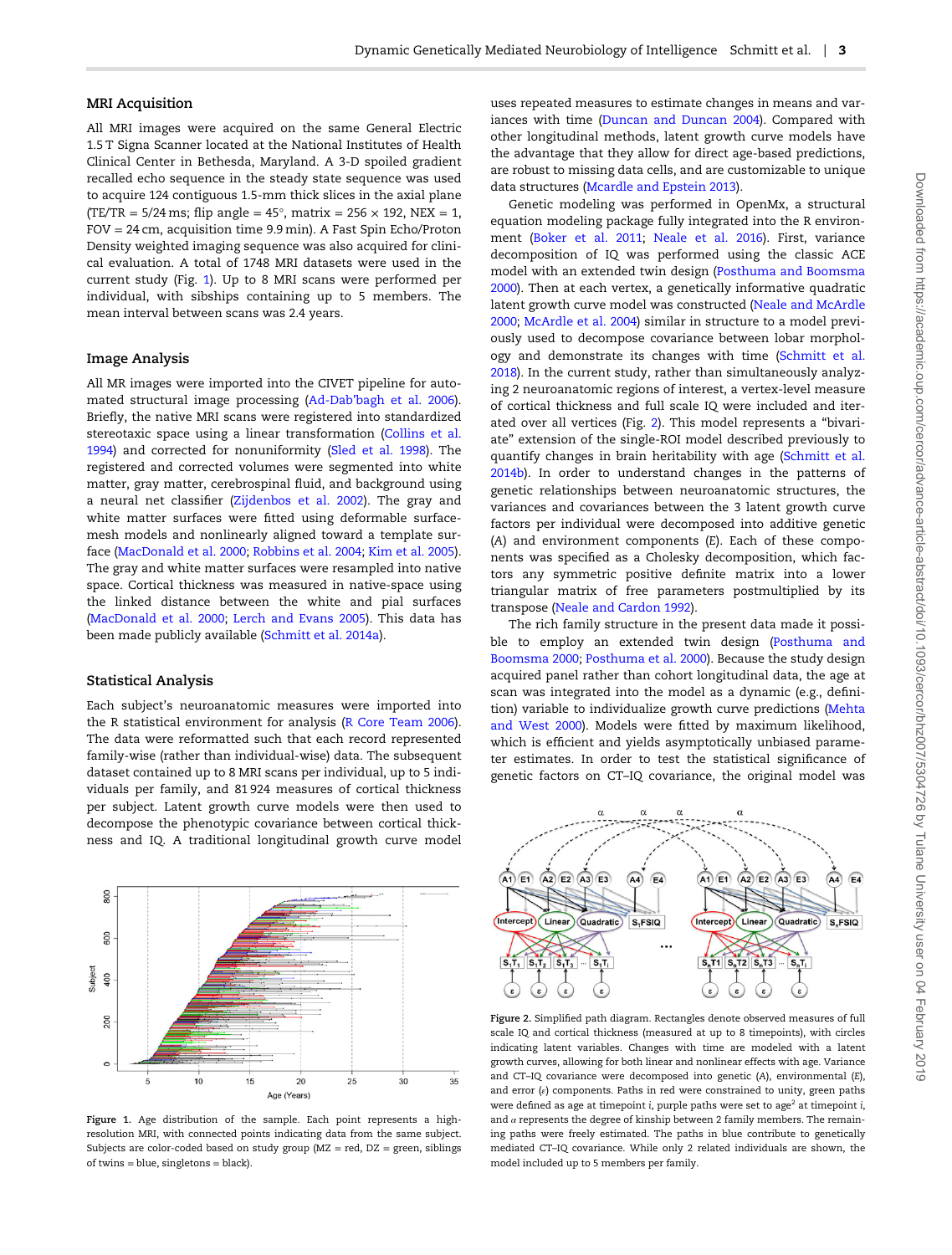<span id="page-3-0"></span>

Figure 3. FDR-corrected probability maps of CT–IQ covariance. Main effects of phenotypic, genetic, and environmental factors on CT–IQ covariance, as well as effects of genetic and environmental factors on changes in covariance over time. Similar maps with discrete significance thresholds are also provided in Figure S1.

compared with a submodel in which genetic covariance paths were removed; differences in log-likelihood between these models generally follow a  $\chi^2$  distribution with degrees of freedom equal to number of parameters removed ([Neale and](#page-8-0) [Cardon 1992;](#page-8-0) [Visscher 2004;](#page-9-0) [Dominicus et al. 2006](#page-7-0)). A similar approach was performed for environmental covariance, as well as for testing for changes over time (i.e., while retaining main effects). Because several prior studies have shown little role of the shared environment  $(c^2)$  on the variance of brain structures<br>in abildrep (Wallace at al. 2006; Paper at al. 2007; Laprest at al. in children [\(Wallace et al. 2006;](#page-9-0) [Peper et al. 2007](#page-8-0); [Lenroot et al.](#page-8-0) [2009;](#page-8-0) [Schmitt et al. 2018](#page-8-0)), it was excluded from the model in order to reduce the computational burden. Similarly, since prior studies have shown little effect of sex on variance in cortical thickness [\(Schmitt et al. 2014b\)](#page-9-0), sex moderators on variance components were not estimated. Control of multiple comparisons was performed via false discovery rate ([Genovese et al.](#page-7-0) [2002\)](#page-7-0).

For each timepoint–vertex pair, ROI genetic covariance matrices with full scale IQ were calculated based on parameter estimates from the full model. Genetic correlations  $(r_G)$  were then calculated by standardizing the genetic covariance matrix, mathematically defined for vertex i as follows:

$$
r_{G_i, FSIQ} = \frac{A_{G_i, FSIQ}}{\sqrt{A_{G_i} * A_{FSIQ}}}
$$

Since  $r_G$  can be misleading when heritabilities are low, as an alternative metric we also calculated the genetic contribution to covariance (pcor<sub>G</sub>), which adjusts  $r_{\text{G}}$  by the heritability (a<sup>2</sup>):

$$
pcor_G = \sqrt{a_{vertex_i}^2 * r_{G_{i, FSIQ}} * \sqrt{a_{FSIQ}^2}}
$$

This statistic is also sometimes referred to as the "bivariate heritability." In order to visualize how these parameters change over time,  $r_G$ , pcor<sub>G</sub>, and the phenotypic correlation  $(r_P)$  were projected on to the brain surface at multiple timepoints from ages 6 to 18.

## CT–IQ Relationships Beyond Adolescence

In order to examine differences between CT and IQ relationships between adolescents and adults, we analyzed data from the genetically informative subsample of the Human Connectome Project (HCP). This publicly available dataset includes cross-sectional cognitive and neuroimaging measures for 188 MZ and 298 DZ adult twins (191 males, 291 females). Precise subject ages are not available, but the sample included 56 subjects ages 22–25 years, 240 from 26 to 30, 186 ages 31–35, and 4 subjects over 35 years. Intelligence was assessed via the NIH Toolbox's "Total Cognition" composite score (NTC); this score correlates highly ( $r = 0.95$ ) with traditional constructs of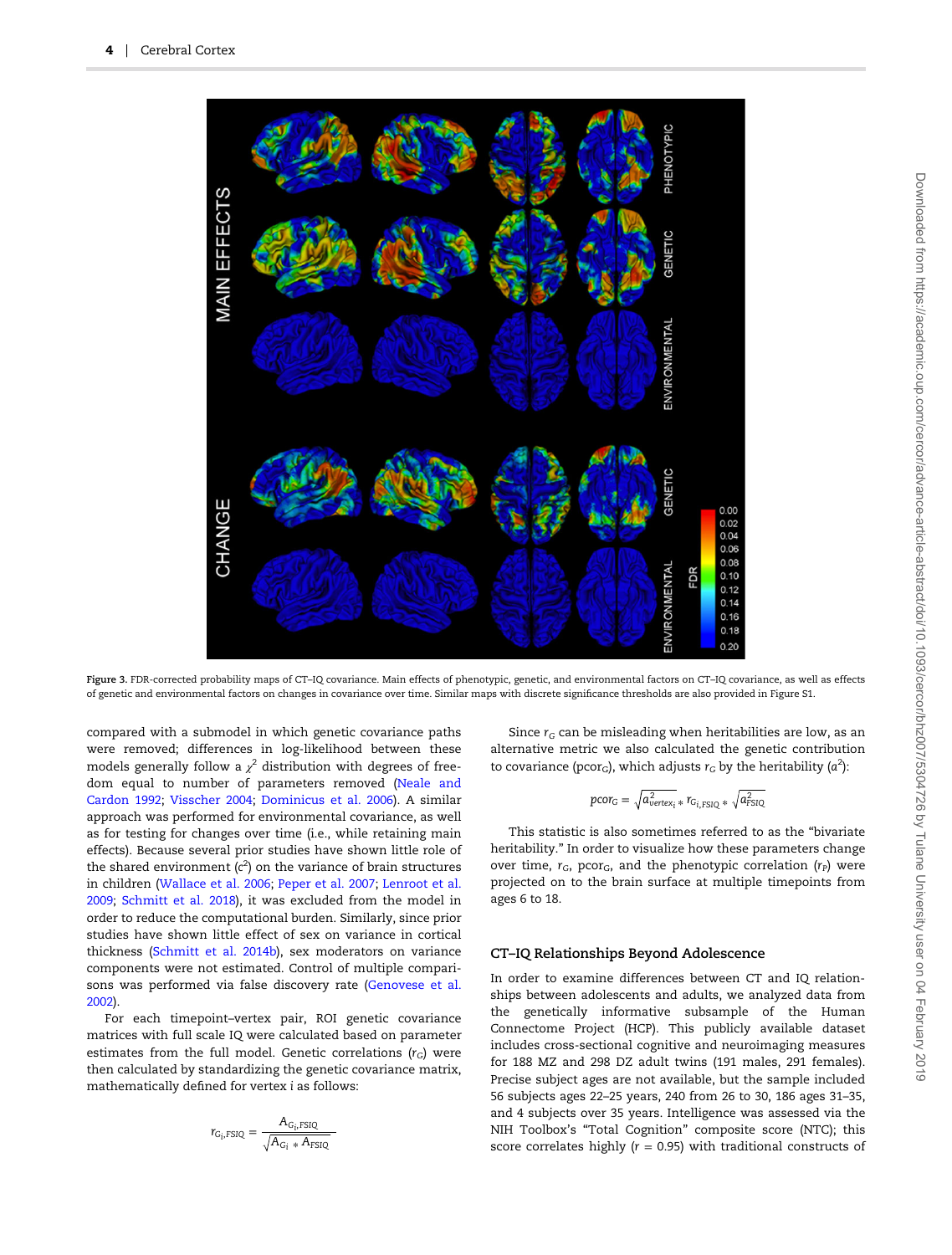cognition in adults [\(Heaton et al. 2014\)](#page-7-0). All subjects also had high-resolution structural neuroimaging data postprocessed with Freesurfer; details have been described elsewhere [\(Van](#page-9-0) [Essen et al. 2012](#page-9-0)). We used the 32k vertex-level measures of cortical thickness smoothed with a 5 mm kernel via the "ciftismoothing" command from the Connectome Workbench [\(Van](#page-9-0) [Essen et al. 2012\)](#page-9-0). Traditional univariate ACE models for CT and NTC were implemented while simultaneously regressing on gender and age level, followed by bivariate CT–NTC Cholesky decomposition to assess for shared genetic influences.

## Results

There were significant phenotypic correlations between CT and IQ in broad regions of the dorsolateral prefrontal cortex, orbitofrontal cortices, parietal lobes (particularly supramarginal gyri), superior temporal gyri, and left lingual and parahippocampal gyri (Figs [3](#page-3-0) and S1). Probability maps testing for the significance of genetic contributions to CT–IQ covariance had a very similar pattern, with the most significant regions including dorsolateral prefrontal cortex, orbitofrontal cortex, perisylvian temporal lobes, and lingual gyri (Figs [3](#page-3-0) and S1). Genetic influences on dorsolateral prefrontal cortex were more widespread in the left hemisphere. While the CT of Broca's area was significantly associated with IQ via genetic factors, its homolog in the right inferior frontal gyrus was not. Similar patterns were observed when examining how shared genetic factors influence changes in CT–IQ covariance over time, with regions of the bilateral inferior parietal lobes, left greater than right orbital cortex, left dorsolateral frontal cortex, and bilateral lingual gyri. These findings were in sharp contrast to probability maps testing for contributions of the environmental influence on CT–IQ covariance, which were not significant after correction for multiple testing.

Correlations between IQ and global mean CT were generally weak and peaked near 10 years of age (Fig. S2). Consistent with prior studies, vertex-level phenotypic correlations between CT and IQ were of modest magnitude, generally ranging from −0.10 to 0.40. There was substantial regional variation; the regions of the brain with the strongest correlations changed substantially over childhood and adolescence (Fig. [4\)](#page-5-0). In children under 10, there were relatively homogeneous but weak global correlations. During middle childhood, a wave of increased correlational strength spread over the dorsolateral prefrontal cortex and the parietal lobes, peaking between 10 and 11 years of age. With the approach of adulthood, phenotypic correlations generally decreased (even below that seen in early childhood). However, in the frontopolar cortex and left lingual gyrus, progressive increases in phenotypic correlations continued throughout adolescence and were among the strongest correlations seen at any time point.

IQ was highly heritable in our sample, with approximately 66% of its variance attributable to additive genetic  $(a^2)$  factors; variance attributable to shared environmental  $(c^2)$  and<br>individual energies  $(c^2)$  assumes we substantially layer  $(c^2)$ individual-specific  $(e^2)$  sources was substantially lower  $(a^2 = 0.6566662 \text{ GeV} \cdot \text{C} \cdot 10.0902 \cdot 10^{-2} \cdot 0.021 \cdot 10^{-2} \cdot 0.021 \cdot 0.021 \cdot 0.021 \cdot 0.021$ 0.66 [95% CI: 0.48–0.85],  $c^2 = 0.17$  [0.00–0.34],  $e^2 = 0.17$  [0.01–0.22]). The contribution of genetic factors to individual differences in IQ was statistically significant ( $\chi^2$  = 46.23, df = 1, P-value <0.0001), while contributions from the shared environment were not significant. The heritability of CT generally increased over time (Fig. S3). Genetic correlations between IQ and CT largely paralleled the phenotypic correlations (Figs [4](#page-5-0) and S3). Genetic correlations were somewhat higher, but similarly were strongest in mid-childhood and involved dorsolateral

prefrontal, inferior parietal cortex, and right greater than left posterior–superior temporal lobes, with the emergence of strong correlations in the orbitofrontal cortex and left lingual gyrus in late adolescence. The proportion of the phenotypic covariance attributable to genetic factors ( $pcor_G$ ) mirrored phenotypic correlations and were similar in magnitude, indicating that a large proportion of CT–IQ covariance was mediated via genetic factors. The dynamic nature of these relationships can be appreciated in Supplementary Movies (Supplementary Movies 1–11).

In the HCP data, heritability of CT in adults was high throughout most of the brain, similar in pattern to the late adolescents from the NIH sample (Fig. [5](#page-6-0)). Lower heritability estimates were seen in the right inferior frontal lobe and inferior temporal lobes, although most regions were statistically significant. Heritability for NTC was also high, with approximately 70% of the phenotypic variance attributable to genetic effects  $(a^2 = 0.71$  [95% CI: 0.45–0.78];  $c^2 = 0.00$  [0.00–0.08];  $e^2 = 0.29$  [95%<br>CL 0.30, 0.38)), sanatis effects an NTC wave highly simifespt CI: 0.20–0.38]); genetic effects on NTC were highly significant  $(y^2 = 22.6, df = 1, P-value < 0.0001$ ). CT-NTC correlations were weak in adults and did not reach statistical significance after correction for multiple testing. However, the regions of strongest correlation largely mirrored those seen in late adolescence in the NIH sample, with orbitofrontal, parahippocampal, and fusiform gyri among the regions with the strongest shared genetic influences (Figs [5](#page-6-0) and S4).

## Discussion

The current study supports prior work suggesting modest but significant correlations between IQ and several regions of the cerebral cortex, most notably superior frontoparietal cortex, language centers, and the frontopolar cortex. We observed that the strength of these correlations changed rapidly in youth, with the strongest associations for most cortical regions seen during middle childhood. Our data also suggest that similar to prior analyses using brain volumes ([Posthuma et al. 2002;](#page-8-0) [Wallace et al. 2010](#page-9-0)), the relationships between IQ and CT are largely genetically mediated. Moreover, the genetic influences on CT–IQ covariance were highly dynamic in childhood and adolescence.

Most prior studies investigating the phenotypic relationships between intelligence and CT have implicated similar neuroanatomic regions. For example, in 216 typically developing children and adolescents ages 6–18 (mean age 12.1), [Karama](#page-8-0) [et al. \(2009\)](#page-8-0) found associations in the left greater than right multimodal association, lateral prefrontal, parahippocampal/ fusiform, and extrastriate cortex. In a sample of 181 older children and young adults (mean age 16.31), [Menary et al. \(2013\)](#page-8-0) found statistically significant correlations in the rostral frontal, posterior temporal, parahippocampal/fusiform gyri, and left inferior parietal lobes. In 225 young adults (mean age 20.9), [Choi et al. \(2008\)](#page-7-0) found strongest associations between IQ and CT in the left hemisphere, primarily in the anterior temporal cortex, temporal operculum, and lateral parietal cortex. Overall our results are similar to these prior studies and largely support the hypothesis that human intelligence is dependent on distributed networks primarily involving multimodal association cortex [\(Jung and Haier 2007](#page-8-0); [Deary et al. 2010](#page-7-0)).

Our longitudinal findings provide additional evidence that neurodevelopmental timing is critical in understanding CT–IQ relationships, and support the hypothesis that discrepancies in the existing literature may largely be owed to differences in sample age. Not surprisingly, the results in the current study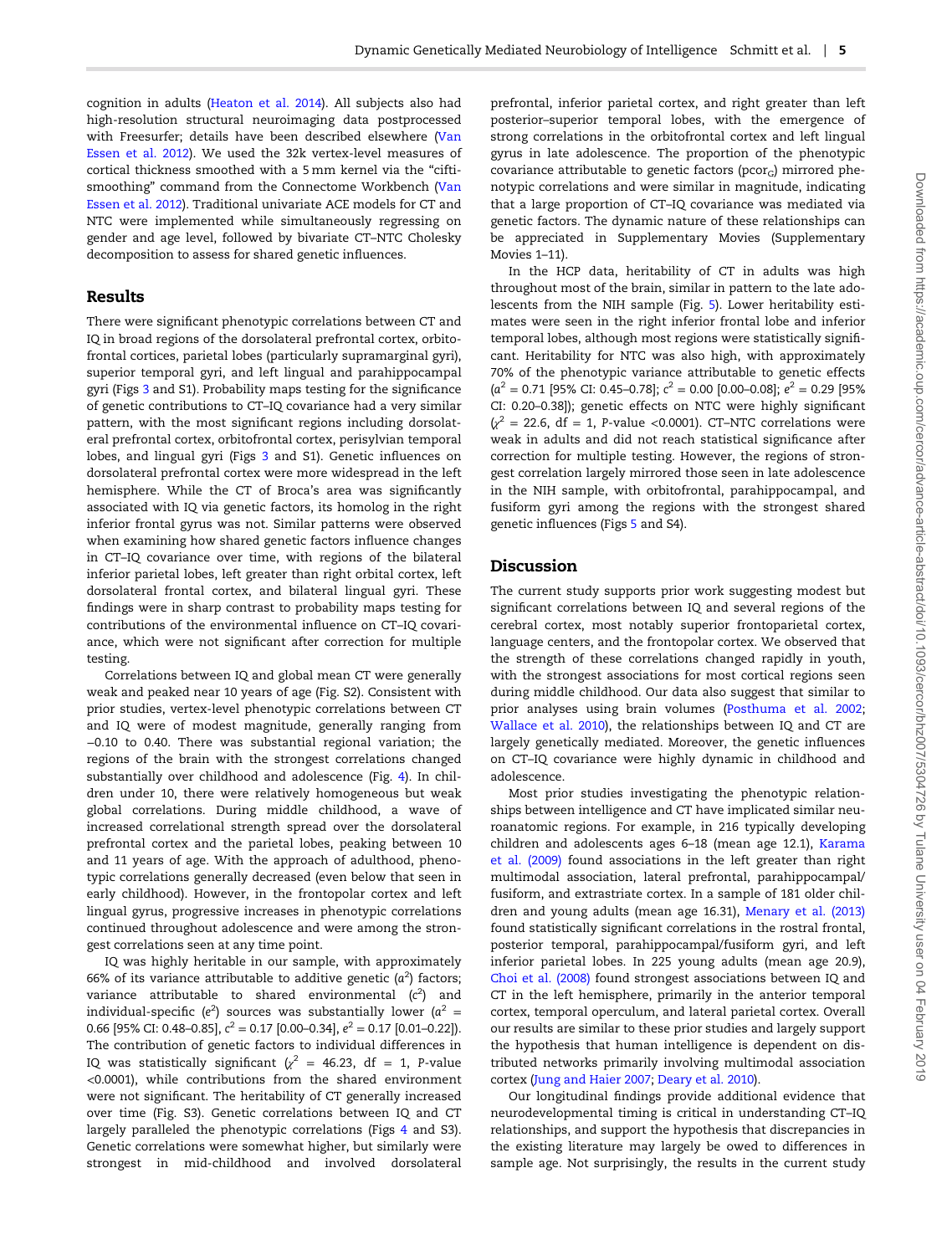<span id="page-5-0"></span>

Figure 4. Dynamic changes between cortical thickness and full scale IQ over childhood and adolescence. Maximum likelihood estimates of the phenotypic correlation  $(r_P)$ , genetic correlations (rc), and the genetic contribution to covariance (pcorc) shown for ages 6-17. Changes with time can be viewed dynamically in the Supplementary Movies. Additional views are also provided in Figure S1.

are therefore most concordant with prior studies when age is considered during comparison. For example, using data acquired at 2 timepoints (mean ages 11.59 and 13.55 years), [Burgaleta et al. \(2014\)](#page-7-0) investigated how rates of change in CT influence CT–IQ associations in 431 children. They found that CT–IQ relationships were strongest in the left posterior frontal lobe. We similarly observe prominent CT–IQ correlations in the left posterior frontal lobe during this age range; however, we also find that these relationships substantially decrease in strength with the onset of adolescence. [Menary et al. \(2013\)](#page-8-0) also observed that the strength of CT–IQ relationships decrease in adolescence when their sample was split into age groups (ages 9.0–16.45 vs. 16.46–24.0 years), as did [Shaw et al. \(2006\)](#page-9-0). Yet despite these global decreases in the second decade of life,

we observe regional increases in CT–IQ correlations in the frontopolar cortex in late adolescence. The emergence of robust associations between frontopolar (BA 10) cortex and IQ have also been reported in older samples of adolescents ([Frangou](#page-7-0) [et al. 2004\)](#page-7-0) and young adults ([Narr et al. 2007](#page-8-0)), as well as via lesion mapping in older adults [\(Gläscher et al. 2010](#page-7-0)). We also observed that frontopolar cortex had among the highest genetic correlations with intelligence in the adult HCP data, although overall strength of associations with were weak in this sample, possibly owed its broad age range.

Intelligence represents one of the most stable psychological traits over the human life span [\(Plomin and Stumm 2018\)](#page-8-0), a somewhat paradoxical observation considering the rapid and regionally specific changes of its correlates with the brain. It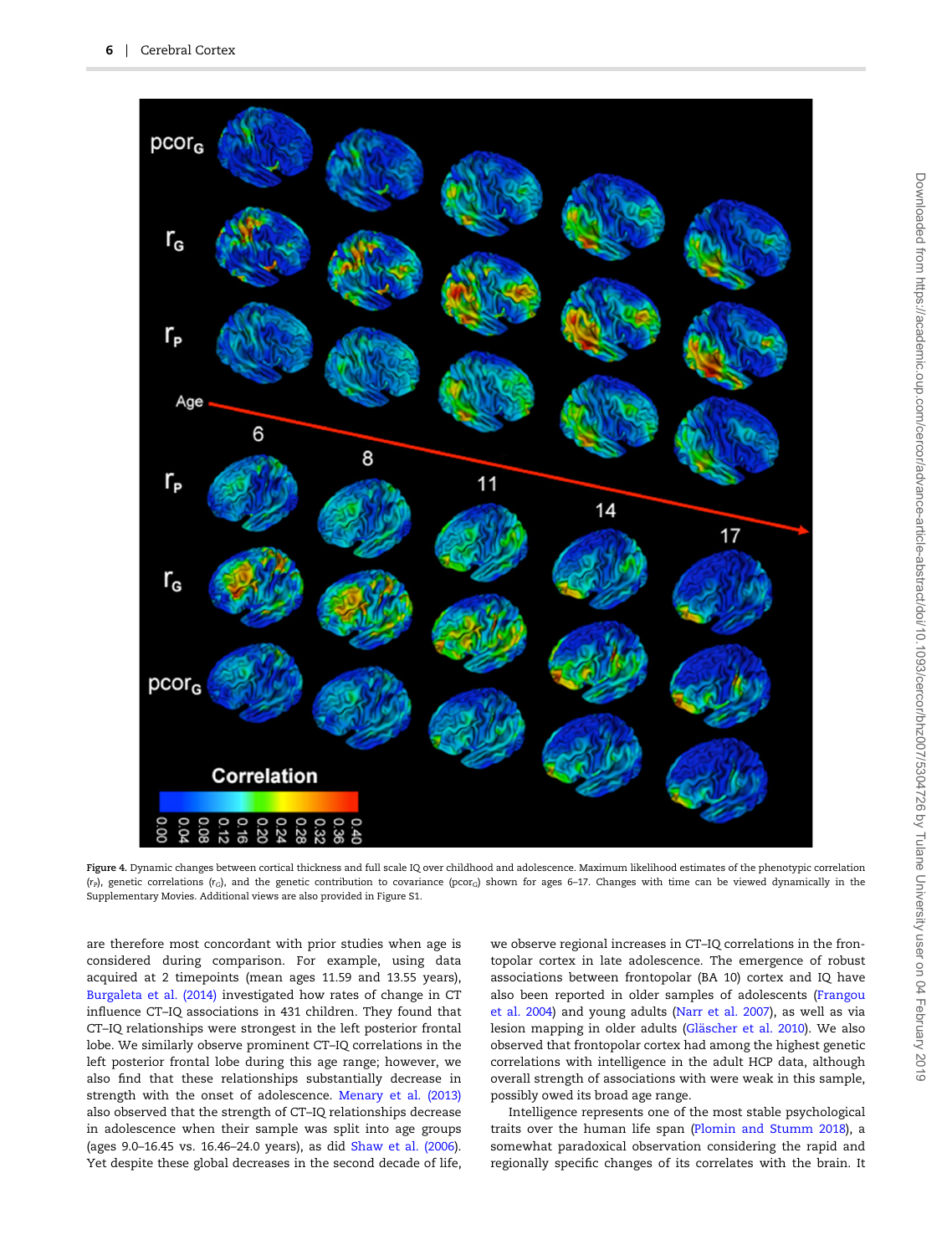<span id="page-6-0"></span>

Figure 5. Genetics of adult cortical thickness and cognition in the Human Connectome Project (HCP) dataset. Heritability of cortical thickness (a<sup>2</sup> ) and corresponding FDR-corrected probability maps ( $p_a$ <sub>2</sub>) are provided, as well as the genetic correlation ( $r_c$ ) and genetic contribution to covariance (pcor<sub>G</sub>) between cortical thickness and the NIH Toolbox construct of total cognition; genetic covariances were not statistically significant after correction for multiple testing.

seems highly implausible that the most important neural substrates of intelligence "migrate" throughout the cerebrum with age. Rather, the observed CT–IQ relationships may represent a proxy for a wave of maturational changes in brain regions that are closely coupled to intellectual ability. To our knowledge, this hypothesis was first implied by [Shaw et al. \(2006\)](#page-9-0), who identified that differences in CT trajectories were strongly related to levels of intelligence. Our results indicate that the observed dynamic changes in CT–IQ relationships in youth are nearly entirely genetically mediated. Recent large genome wide association (GWAS) studies have begun to identify the genes associated with intelligence [\(Sniekers et al. 2017](#page-9-0); [Hill et al.](#page-7-0) [2018\)](#page-7-0). Although to date only a small fraction (<10%) of the variance in intelligence can be attributed to a specific genetic variant, the candidate genes thus far identified have established roles in neurodevelopmental regulation, neurogenesis, synapse formation, and other neurodevelopmental processes [\(Hill et al.](#page-7-0) [2018\)](#page-7-0). Given that neurodevelopment continues well into adulthood and is dependent on multiple factors including cellular proliferation, synaptogenesis, and myelination ([Huttenlocher](#page-8-0) [1979;](#page-8-0) [Petanjek et al. 2011;](#page-8-0) [Miller et al. 2012\)](#page-8-0), it is therefore not surprising that we see evidence of changes in neurogenetic influences on IQ with time. Although genotypes themselves are fixed, gene expression in the brain changes throughout childhood, adolescence, and early adulthoods in both nonhuman primates [\(Bakken et al. 2016\)](#page-7-0) and humans [\(Kang et al. 2011](#page-8-0)).

The extant literature on how genetic factors mediate associations between cortical thickness and intelligence is limited. To our knowledge, there is only one similar prior study in children [\(Brouwer et al. 2014](#page-7-0)). In this study, Brouwer et al. examined a large sample of pediatric twins scanned at approximately 9 ( $N = 190$ ) and 12 ( $N = 124$ ) years of age. They found decreases in CT–IQ phenotypic correlations of the superior and middle frontal gyri between the 2 timepoints. Bivariate variance decomposition at the second timepoint (age 12) suggested that the observed correlations between CT and IQ were largely

driven by shared genetic factors. Our study is similar in that we also identified that this age range is a crucial timepoint for CT– IQ covariance, correlations are rapidly changing during this interval, and that genetics appears to be the dominant factor driving these relationships. The studies differ in that Brouwer et al. reports largely negative CT–IQ correlations. The exact reason for this discrepancy is unclear, but there are differences in design that make the 2 studies largely complementary. The narrow age ranges of Brouwer et al. provides a unique perspective on changes occurring near the onset of puberty, while the larger sample, broad age range, vertex-level image processing, and longitudinal statistical design of the current study provides a comprehensive overview of the links between neurodevelopment and intelligence in youth. Our findings are similar to a study of gray matter density by [Hulshoff Pol et al. \(2006\),](#page-8-0) which also found modest but positive genetically mediated correlations with intelligence in medial frontal cortex, occipital cortex, and parahippocampal gyrus.

#### Limitations

There are several limitations of the current study that must be considered when interpreting these findings. First, although a convenient and reproducible metric, full scale IQ represents an imperfect proxy for general intelligence (g). Second, we assume that IQ is stable with time and measurement invariant with age; although the literature generally supports this assumption [\(Wicherts 2016\)](#page-9-0), there is some evidence that small temporal changes in intelligence correlate with subtle structural and functional MRI changes in adolescence [\(Ramsden et al. 2011\)](#page-8-0). Furthermore, there is some evidence that the heritability of IQ changes with age [\(Deary et al. 2006](#page-7-0)). Third, given the computational demands of our analyses, we only report findings on full scale IQ. Although examining components of IQ remains a potential avenue for future investigation, prior work has suggested that brain–behavior correlates with components of IQ is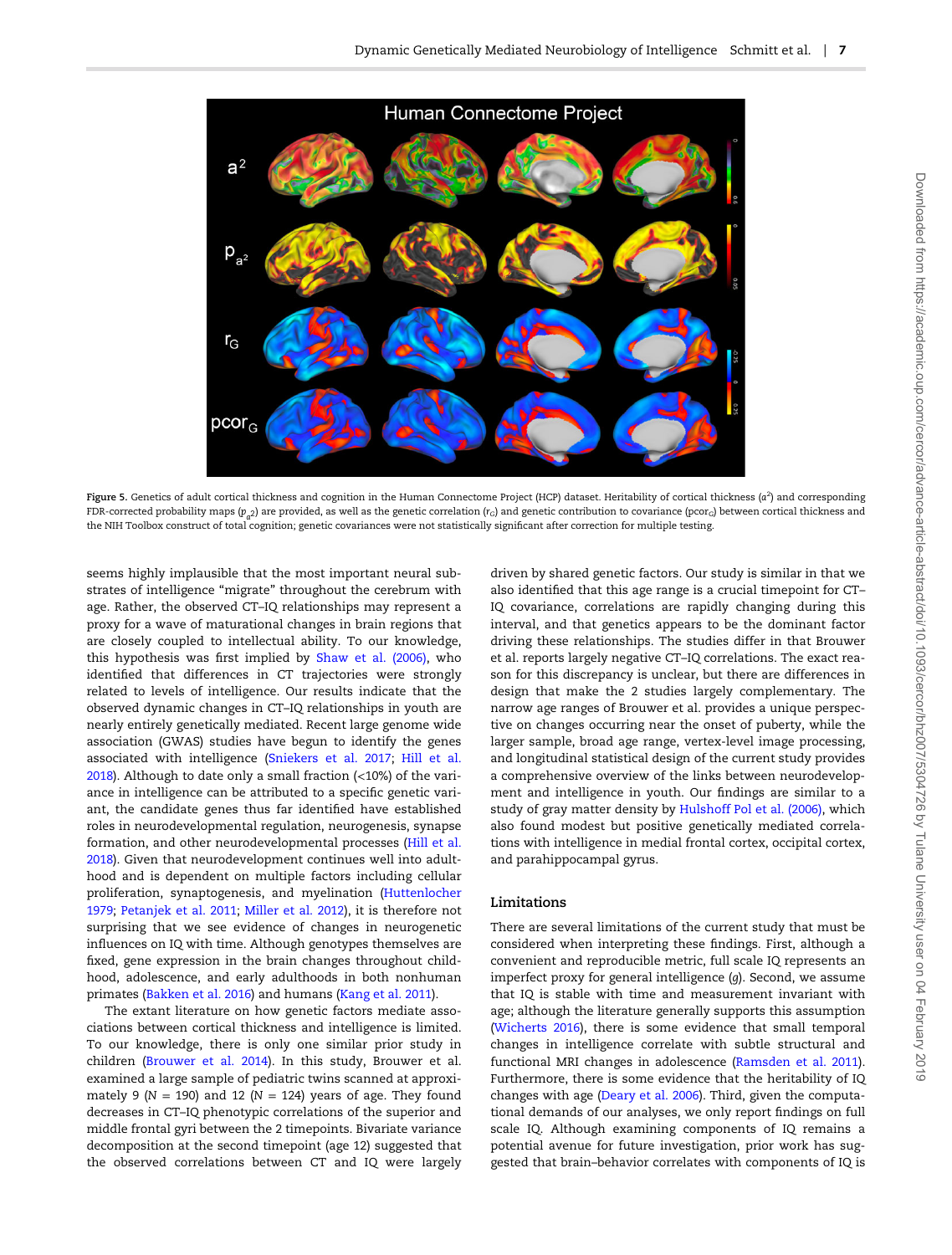<span id="page-7-0"></span>largely mediated by g ([Karama et al. 2011](#page-8-0)). Fourth, although standard quality control techniques were employed, we did not explicitly investigate the role of motion artifacts on our data; differences in motion related to zygosity or age could potentially influence our results (Couvy-Duchesne et al. 2014; [Reuter](#page-8-0) [et al. 2015\)](#page-8-0). It is therefore reassuring that our findings integrate well into the extant literature. Finally, given the observed changes in the role of genetic factors with time, our findings are unlikely to extrapolate to other populations outside of our studied age range. Further investigations on neonatal/perinatal and adult populations will be required to fully understand the dynamic nature of gene–brain–intelligence relationships throughout the life cycle.

## Supplementary Material

Supplementary material is available at Cerebral Cortex online.

## Funding

National Institute of Mental Health (NIMH) grant MH-20030, Big Data to Knowledge (BD2K) grant K01-ES026840 through the National Institute of Environmental Health Sciences (NIEHS) and the National Cancer Institute (NCI), and the intramural program of the National Institutes of Health (Clinical trial reg. no. NCT00001246, [clinicaltrials.gov](http://clinicaltrials.gov); NIH Annual Report Number, ZIA MH002949-01). Data were provided in part by the Human Connectome Project, WU-Minn Consortium (Principal Investigators: David Van Essen and Kamil Ugurbil; 1U54MH091657) funded by the 16 NIH Institutes and Centers that support the NIH Blueprint for Neuroscience Research; and by the McDonnell Center for Systems Neuroscience at Washington University.

## References

- Ad-Dab'bagh Y, Lyttelton O, Muehlboeck J, Lepage C, Einarson D, Mok K, Ivanov O, Vincent R, Lerch J, Fombonne E, et al. 2006. The CIVET image-processing environment: a fully automated comprehensive pipeline for anatomical neuroimaging research. In: Corbetta M, editor. Proceedings of the 12th annual meeting of the organization for human brain mapping. Florence, Italy.
- Andreasen NC, Flaum M, Swayze VW II, O'Leary D, Alliger R, Cohen G, Ehrhardt J, Yuh WT. 1993. Intelligence and brain structure in normal individuals. Am J Psychiatry. 150: 130–134.
- Bakken TE, Miller JA, Ding SL, Sunkin SM, Smith KA, Ng L, Szafer A, Dalley RA, Royall JJ, Lemon T, et al. 2016. A comprehensive transcriptional map of primate brain development. Nature. 535:367–375.
- Bartels M, Reitveld M, van Baal G, Boomsma D. 2000. Genetic and environmental influences on the development of reproductive strategies during adolescence. Behav Genet. 32: 237–249.
- Basten U, Hilger K, Fiebach CJ. 2015. Where smart brains are different: a quantitative meta-analysis of functional and structural brain imaging studies on intelligence. Intelligence. 51: 10–27.
- Boker S, Neale M, Maes H, Wilde M, Spiegel M. 2011. OpenMx: an open source extended structural equation modeling framework. Psychometrika. 76:306–317.
- Brans RGH, Kahn RS, Schnack HG, van Baal GCM, Posthuma D, van Haren NEM, Lepage C, Lerch JP, Collins DL, Evans AC,

et al. 2010. Brain plasticity and intellectual ability are influenced by shared genes. J Neurosci. 30:5519–5524.

- Brouwer RM, Soelen ILC Van, Swagerman SC, Kahn S, Schnack HG, Ehli EA, Pol HEH, Boomsma DI. 2014. Genetic associations between intelligence and cortical thickness emerge at the start of puberty. Hum Brain Mapp. 3773:3760–3773.
- Burgaleta M, Johnson W, Waber DP, Colom R, Karama S. 2014. Cognitive ability changes and dynamics of cortical thickness development in healthy children and adolescents. Neuroimage. 84:810–819.
- Choi YY, Shamosh NA, Cho SH, Deyoung CG, Lee MJ, Lee J, Kim SI, Cho Z, Kim K, Gray JR, et al. 2008. Multiple bases of human intelligence revealed by cortical thickness and neural activation. J Neurosci. 28:10323–10329.
- Collins D, Neelin P, Peters T, Evans A. 1994. Automatic 3D intersubject registration of MR volumetric data in standardized Talairach space. J Comput Assist Tomogr. 18:192–205.
- Couvy-Duchesne B, Blokland GAM, Hickie IB, Thompson PM, Martin NG, de Zubicaray GI, McMahon KL, Wright MJ. 2014. Heritability of head motion during resting state functional MRI in 462 healthy twins. Neuroimage. 102:424–434.
- Deary IJ, Penke L, Johnson W. 2010. The neuroscience of human intelligence differences. Nat Rev Neurosci. 11:201.
- Deary IJ, Spinath FM, Bates TC. 2006. Genetics of intelligence. Eur J Hum Genet. 14:690–700.
- Deary IJ, Whiteman MC, Starr JM, Whalley LJ, Fox HC. 2004. The impact of childhood intelligence on later life: following up the Scottish Mental Surveys of 1932 and 1947. J Pers Soc Psychol. 86:130–147.
- Dominicus A, Skrondal A, Gjessing HK, Pedersen NL, Palmgren J. 2006. Likelihood ratio tests in behavioral genetics: problems and solutions. Behav Genet. 36:331–340.
- Duncan TE, Duncan SC. 2004. An introduction to latent growth curve modeling. Behav Ther. 35:333–363.
- Frangou S, Chitins X, Williams SCR. 2004. Mapping IQ and gray matter density in healthy young people. Neuroimage. 23: 800–805.
- Genovese CR, Lazar NA, Nichols T. 2002. Thresholding of statistical maps in functional neuroimaging using the false discovery rate. Neuroimage. 15:870–878.
- Gilbert SL, Dobyns WB, Lahn BT. 2005. Genetic links between brain development and brain evolution. Nat Rev Genet. 6: 581–590.
- Gläscher J, Rudrauf D, Colom R, Paul LK, Tranel D, Damasio H, Adolphs R. 2010. Distributed neural system for general intelligence revealed by lesion mapping. Proc Natl Acad Sci USA. 107:1–5.
- Gur RC, Turetsky BI, Matsui M, Yan M, Bilker W, Hughett P, Gur RE. 1999. Sex differences in brain gray and white matter in healthy young adults: correlations with cognitive performance. J Neurosci. 19:4065–4072.
- Haier RJ, Jung RE, Yeo RA, Head K, Alkire MT. 2004. Structural brain variation and general intelligence. Neuroimage. 23: 425–433.
- Heaton RK, Akshoomoff N, Tulsky D, Mungas D, Weintraub S, Dikmen S, Beaumont J, Casaletto KB, Conway K, Slotkin J, et al. 2014. Reliability and validity of composite scores from the NIH toolbox cognition battery in adults. J Int Neuropsychol Soc. 20:588–598.
- Hill WD, Marioni RE, Ritchie OMSJ, Hagenaars SP, Mcintosh AM, Davies G, Deary IJ. 2018. A combined analysis of genetically correlated traits identifies 187 loci and a role for neurogenesis and myelination in intelligence. Mol Psychiatry. 1.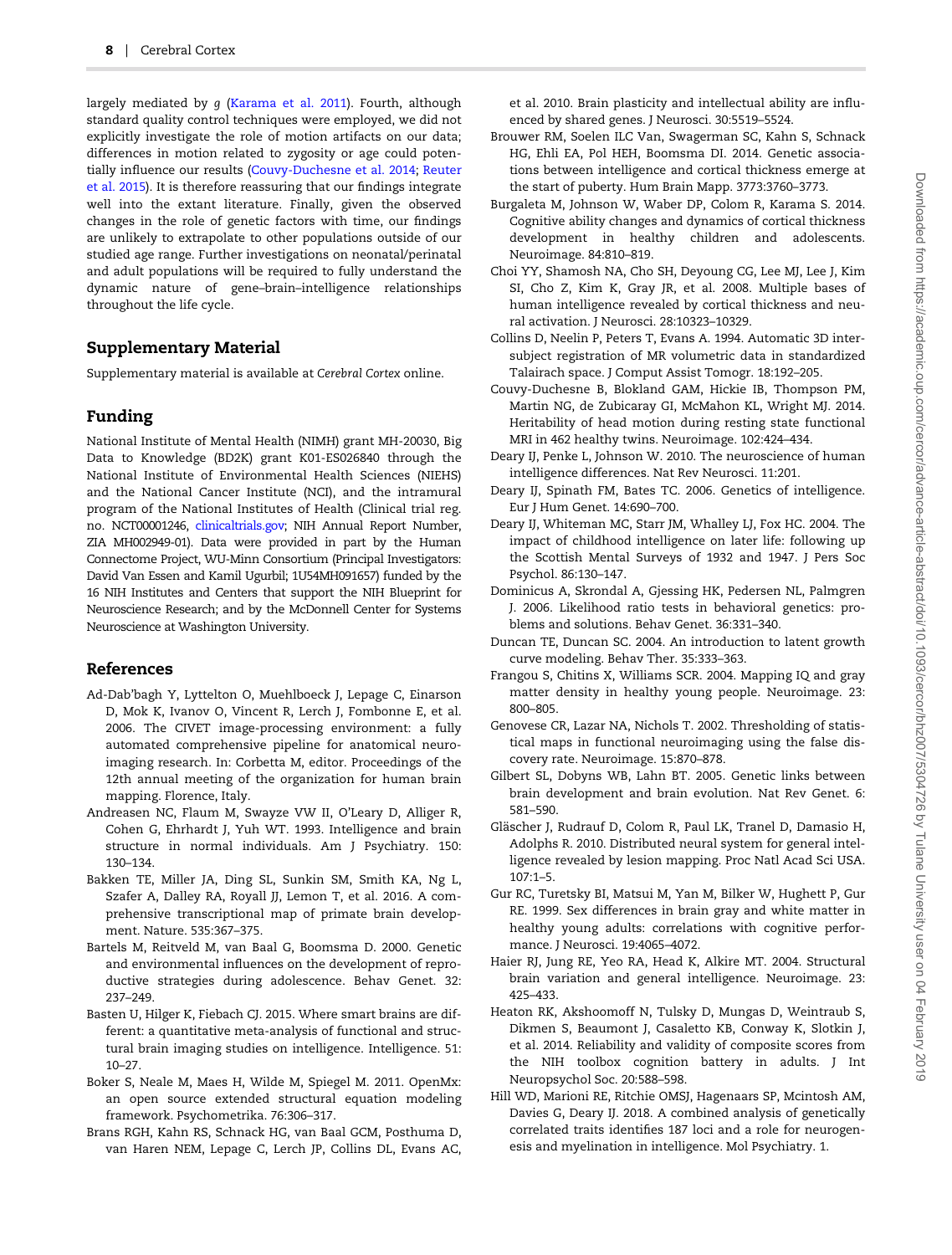- <span id="page-8-0"></span>Hulshoff Pol HE, Schnack HG, Posthuma D, Mandl CW, Baare WF, Van Oel C, Van Haren NE, Collins DL, Evans AC, Amunts K, et al. 2006. Genetic contributions to human brain morphology and intelligence. J Neurosci. 26:10235–10242.
- Huttenlocher PR. 1979. Synaptic density in human frontal cortex—developmental changes and effects of aging. Brain Res. 163:195–205.
- Jung RE, Haier RJ. 2007. The Parieto-Frontal Integration Theory ( P-FIT) of intelligence: converging neuroimaging evidence. Behav Brain Sci. 30:135–187.
- Kang HJ, Kawasawa YI, Cheng F, Zhu Y, Xu X, Li M, Sousa AMM, Pletikos M, Meyer KA, Sedmak G, et al. 2011. Spatiotemporal transcriptome of the human brain. Nature. 478: 483–489.
- Karama S, Ad-dab Y, Haier RJ, Deary IJ, Lyttelton OC, Lepage C, Evans AC. 2009. Intelligence positive association between cognitive ability and cortical thickness in a representative US sample of healthy 6 to 18 year-olds. Intelligence. 37:145–155.
- Karama S, Colom R, Johnson W, Deary IJ, Haier R, Waber DP, Lepage C, Ganjavi H, Jung R, Evans AC, et al. 2011. Cortical thickness correlates of specific cognitive performance accounted for by the general factor of intelligence in healthy children aged 6 to 18. Neuroimage. 55:1443–1453.
- Kim JS, Singh V, Lee JK, Lerch J, Ad-Dab'bagh Y, MacDonald D, Lee JM, Kim SI, Evans AC. 2005. Automated 3-D extraction and evaluation of the inner and outer cortical surfaces using a Laplacian map and partial volume effect classification. Neuroimage. 27:210–221.
- Koenis MMG, Brouwer RM, Swagerman SC, Van Soelen IL, Boomsma DI, Hulshoff HE. 2017. Association between structural brain network efficiency and intelligence increases during adolescence. Hum Brain Mapp. 1–15.
- Lenroot RK, Schmitt JE, Ordaz SJ, Wallace GL, Neale MC, Lerch JP, Kendler KS, Evans AC, Giedd JN. 2009. Differences in genetic and environmental influences on the human cerebral cortex associated with development during childhood and adolescence. Hum Brain Mapp. 30:163–174.
- Lerch J, Evans A. 2005. Cortical thickness analysis examined through power analysis and a population simulation. Neuroimage. 24:163–173.
- MacDonald D, Kabani N, Avis D, Evans AC. 2000. Automated 3- D extraction of inner and outer surfaces of cerebral cortex from MRI. Neuroimage. 12:340–356.
- Mcardle AJJ, Epstein D. 2013. Latent growth curves within developmental structural equation models. Child Dev. 58: 110–133.
- McArdle JJ, Hamgami F, Jones K, Jolesz F, Kikinis R, Spiro A, Albert MS. 2004. Structural modeling of dynamic changes in memory and brain structure using longitudinal data from the normative aging study. J Gerontol B Psychol Sci Soc Sci. 59:P294–P304.
- Mcdaniel MA. 2005. Big-brained people are smarter: a metaanalysis of the relationship between in vivo brain volume and intelligence. Intelligence. 33:337–346.
- Mehta P, West S. 2000. Putting the individual back into individual growth curves. Psychol Methods. 5:23–43.
- Menary K, Collins PF, Porter JN, Muetzel R, Olson EA, Kumar V, Steinbach M, Lim KO, Luciana M. 2013. Intelligence associations between cortical thickness and general intelligence in children, adolescents and young adults. Intelligence. 41: 597–606.
- Miller DJ, Duka T, Stimpson CD, Schapiro SJ, Baze WB, Mcarthur MJ. 2012. Prolonged myelination in human neocortical evolution. Proc Natl Acad Sci. 109:16480–16485.
- Narr KL, Woods RP, Thompson PM, Szeszko P, Robinson D, Dimtcheva T, Gurbani M, Toga AW, Bilder RM. 2007. Relationships between IQ and regional cortical gray matter thickness in healthy adults. Cereb Cortex. 17: 2163–2171.
- Neale M, Cardon L. 1992. Methodology for genetic studies of twins and families. Dordrecht, The Netherlands: Kluver.
- Neale MC, Hunter MD, Pritikin JN, Zahery M, Brick TR, Kirkpatrick RM, Estabrook R, Bates TC, Maes HH, Boker SM. 2016. OpenMx 2.0: extended structural equation and statistical modeling. Psychometrika. 81:535–549.
- Neale M, McArdle J. 2000. Structured latent growth curves for twin data. Twin Res. 3:165–177.
- Peper JS, Brouwer RM, Boomsma DI, Kahn S, Pol HEH. 2007. Genetic influences on human brain structure: a review of brain imaging studies in twins. Hum Brain Mapp. 473:464–473.
- Petanjek Z, Judas M, Simic G, Rasin MR, Uylings HBM, Rakic P, Kostovic I. 2011. Extraordinary neoteny of synaptic spines in the human prefrontal cortex. Proc Natl Acad Sci. 108: 13281–13286.
- Plomin R, Von Stumm S. 2018. The new genetics of intelligence. Nat Rev Genet. 19:148–159.
- Polderman TJC, Benyamin B, De Leeuw CA, Sullivan PF, Van Bochoven A, Visscher PM, Posthuma D. 2015. Meta-analysis of the heritability of human traits based on fifty years of twin studies. Nat Genet. 47:702–709.
- Posthuma D, Boomsma DI. 2000. A note on the statistical power in extended twin designs. Behav Genet. 30:147–158.
- Posthuma D, de Geus EJ, Hulshoff Pol HE, Kahn RS, Boomsma DI. 2002. The association between brain volume and intelligence is of genetic origin. Nat Neurosci. 5:83–84.
- Posthuma D, de Geus EJ, Neale MC, Hulshoff Pol HE, Baaré WEC, Kahn RS, Boomsma D. 2000. Multivariate genetic analysis of brain structure in an extended twin design. Behav Genet. 30: 311–319.
- R Core Development Team. 2006. R: a language and environment for statistical computing. Vienna, Austria: R Foundation for Statistical Computing.
- Ramsden S, Richardson FM, Josse G, Thomas MSC, Ellis C, Shakeshaft C, Seghier ML, Price CJ. 2011. Verbal and nonverbal intelligence changes in the teenage brain. Nature. 479:113–116.
- Reiss AL, Abrams MT, Singer HS, Ross JL, Denckla MB. 1996. Brain development, gender and IQ in children. A volumetric imaging study. Brain. 119:1763–1774.
- Reuter M, Tisdall MD, Qureshi A, Buckner RL, van der Kouwe AJW, Fischl B. 2015. Head motion during MRI acquisition reduces gray matter volume and thickness estimates. Neuroimage. 107:107–115.
- Rimol LM, Panizzon MS, Fennema-notestine C, Eyler LT, Fischl B, Franz CE, Hagler DJ, Lyons MJ, Neale MC, Pacheco J, et al. 2010. Cortical thickness is influenced by regionally specific genetic factors. Biol Psychiatry. 67:493–499.
- Robbins S, Evans AC, Collins DL, Whitesides S. 2004. Tuning and comparing spatial normalization methods. Med Image Anal. 8:311–323.
- Roth G, Dicke U. 2005. Evolution of the brain and intelligence. Trends Cogn Sci. 9:250–257.
- Schmitt JE, Giedd JN, Raznahan A, Neale MC. 2018. The genetic contributions to maturational coupling in the human cerebrum: a longitudinal pediatric twin imaging study. Cereb Cortex. 28:3184–3191.
- Schmitt JE, Neale M, Fassassi B, Perez J, Lenroot R, Wells E, Giedd J. 2014a. Data from: The dynamic role of genetics on